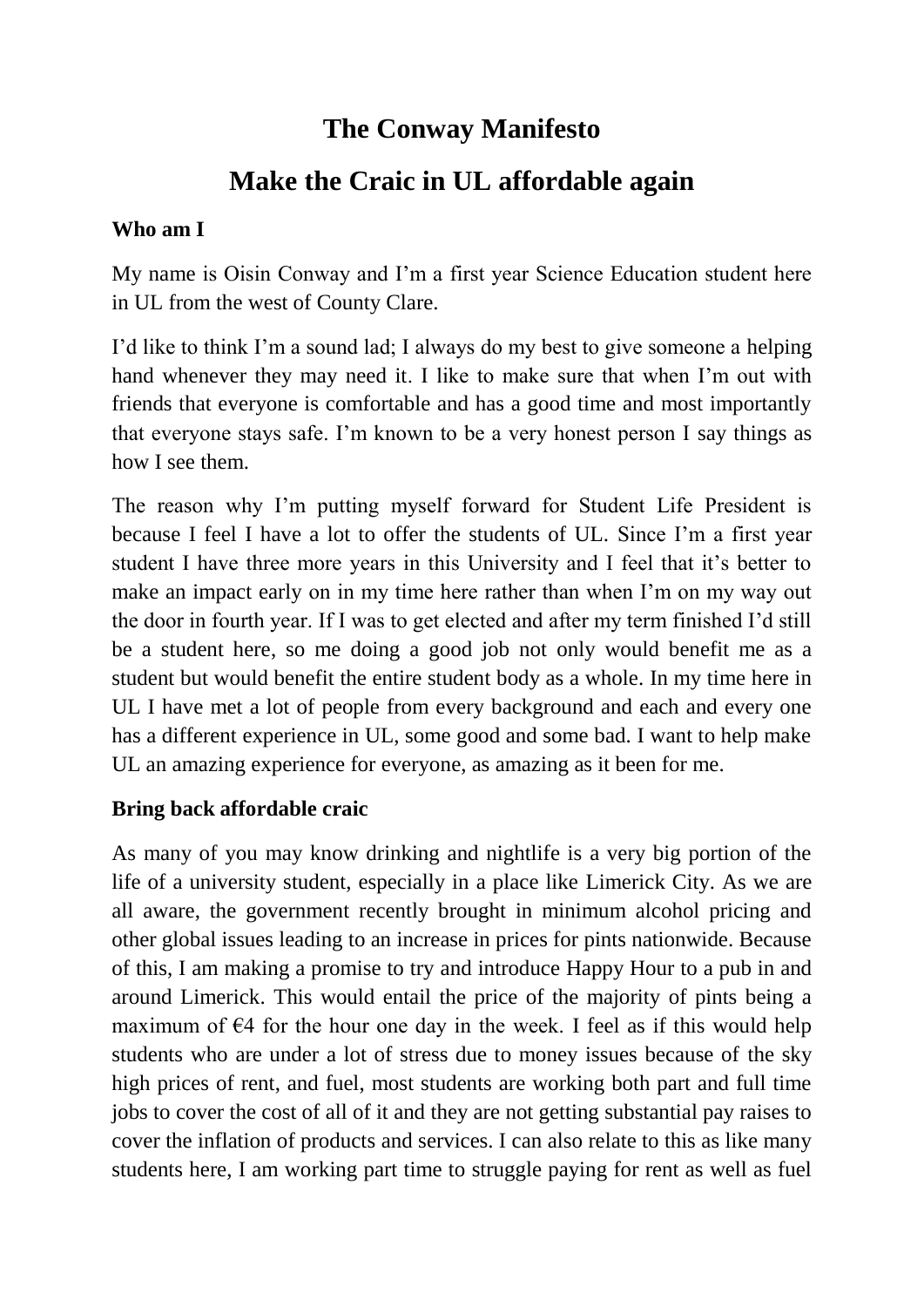for my car. So the idea of a happy hour will allow us to go out with our friends kick back and relax clear the mind of the stress of the world enjoy a nice cold delicious pint (or two) without having to worry about the cost of it.

## **Safety**

In order to have any craic whatsoever everyone involved needs to be safe throughout the night. In recent years cases of spiking drinks and other forms of drugging leading to sexual assaults, rapes and murders has been on the rise dramatically. This form of violence is predominantly against women and I'm sure most of you may know someone who has been spiked and drugged which may have caused them harm. This violence shouldn't be happening and no woman should feel unsafe at any time. This is why if I am elected I will be giving out free drink covers and testing kits. The drink covers will be a cloth like substance that has a hole for a straw and can be used to cover your drink and which will stop someone from slipping something into your drink. For far too long people have been living in fear of going out and finding themselves drugged and violated and it's about time we put a stop to it.

# **Car parking**

For those of you who drive you know the pain of trying to get parking spot on UL campus. The free parking car park is nearly always full and anytime you pull in you'll notice plenty of cars driving around the car park like fish in a lake in an attempt to find a parking spot. Eventually you will have to give up as you are probably late for a lecture or Lab and head across the road to the paid parking where if you plan on staying longer than an hour and a half it starts to get costly and you will have to consider getting a mortgage in order to pay for the parking. My solution to this issue is for UL not only to create more parking spaces around campus but to also lower and if possible remove parking fees altogether. I recently learned to my surprise that some student accommodation on campus doesn't even have a car park and students as well as paying thousands of euros each year for accommodation get sucker punched with the information that they have to park far away from accommodation or in some cases even pay for it. No student who pays thousands of euros for accommodation should have to pay for parking if their UL accommodation doesn't supply it.

### **Laundry**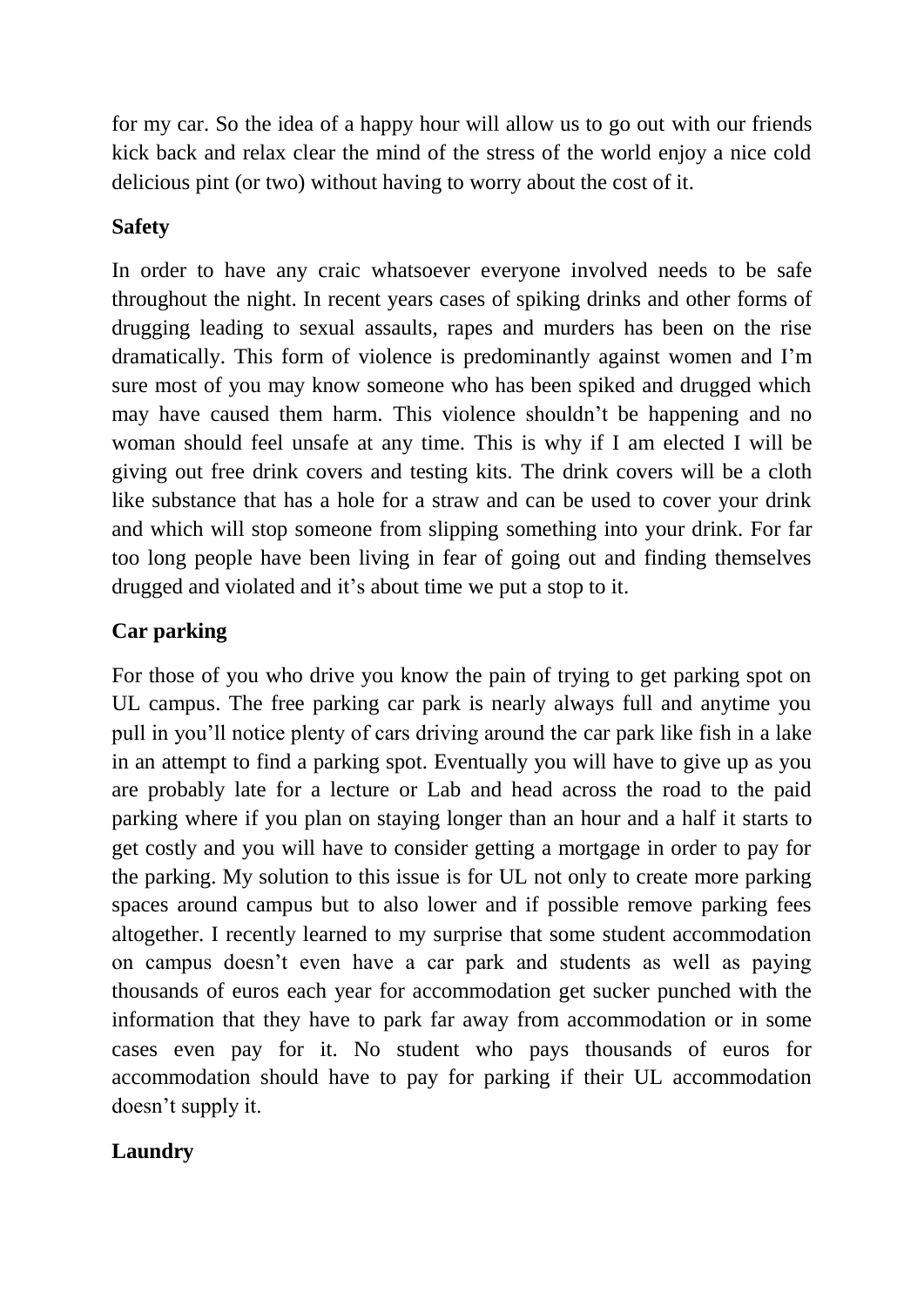Another complaint I've heard from many students is the price in the laundry in laundromats in on-campus accommodation. On average its  $\epsilon$ 6 to wash and dry clothes and many students have to wash clothes more than once a week so the numbers start to pile up and once again it gets costly. For a finish some of us will have to out to the bank of the Shannon, throw our clothes in and beat them with a rock. Students aren't able to afford this madness. I plan to suggest lowering the laundry to  $\epsilon$ 4 to wash and dry to make it more affordable to students.

## **Ethernet**

This problem mostly associates with off-campus accommodation. In many offcampus accommodations there is no Ethernet connection and instead the internet connection is very slow and very poor. Since I live in Groody I know all about the internet being fairly bad, it lags, it cuts out more times than I have had hot dinners, for a lot of students being online for a number of their modules it's hard to attend lectures and do work when the internet is just plain brutal. It's also especially bad for the gamers who need internet to play online. I myself do enjoy a bit of GTA 5 online every now and again which we all know has a long loading time and if I am buffering in a lobby due to the shoddy internet I will be waiting so long to play a game that when I finally do get on I'll probably have to go and collect my pension due to the time elapsed. My plan is to get Ethernet installed in all off-campus accommodations or at the very least quality high speed internet

### **Period products**

This particular problem I shouldn't even have to discuss because it should already be happening. Half the population are women and under no circumstances should they have to pay for pads or tampons but they are still getting charged and UL charge for these sanitary products in women's bathrooms and not exactly cheap either. We don't pay to use toilet paper in public bathrooms so pads and tampons shouldn't be any different. Period products aren't a luxury but a necessity. Many female friends of mine have been looking for this to happen and I feel that as I may possible be the next Student Life President, it will be my obligation to provide necessities to my fellow students regardless of their gender identity.

### **Conclusion**